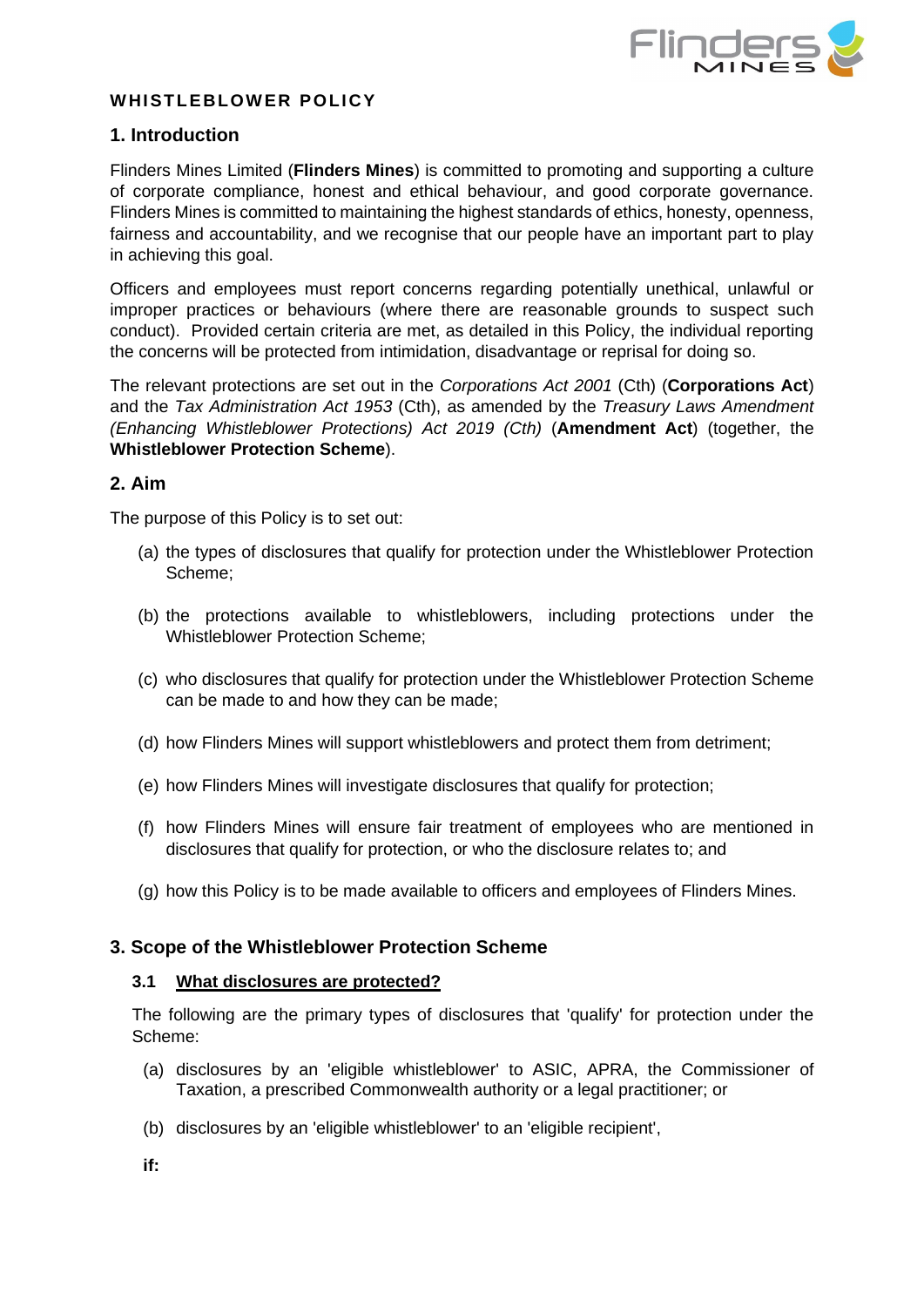- (c) the discloser has 'reasonable grounds';
- (d) to 'suspect';
- <span id="page-1-0"></span>(e) that the disclosed information concerns:
	- (i) misconduct or an improper state of affairs or circumstances in relation to Flinders Mines or one of its related bodies corporate; or
	- (ii) indicates that Flinders Mines, a related body corporate or one of its or their officers or employees has engaged in conduct that constitutes an offence against the Corporations Act or other specified financial services legislation, an offence against other Commonwealth legislation that is punishable by imprisonment for 12 months or more or represents a danger to the public or the financial system.

The misconduct or an improper state of affairs can also be in respect of tax affairs.

#### **3.1.1 Personal work-related grievances**

A disclosure does not qualify for protection under the Whistleblower Protection Scheme to the extent that the information disclosed:

- (a) concerns a personal work-related grievance of the eligible whistleblower; and
- (b) does not concern a contravention, or an alleged contravention of clause **Error! Reference source not found.** of this Policy.

For the purposes of the Whistleblower Protection Scheme, a disclosure is a *'personal work-related grievance'* if:

- (a) the information concerns a grievance about any matter in relation to the eligible whistleblower's employment, or former employment, having (or tending to have) implications for the eligible whistleblower personally; and
- (b) the information:
	- (i) does not have significant implications for Flinders Mines, or another regulated entity, that do not relate to the discloser; and
	- (ii) does not concern conduct, or alleged conduct, referred to in paragraph **Error! Reference source not found.**[\(e\)\(ii\)](#page-1-0) of this Policy.

#### **3.1.2 Public interest disclosures and Emergency disclosures**

There are additional categories of disclosures called 'public interest disclosures' and 'emergency disclosures'. These can be made to external bodies, journalists and members of Parliament but only in certain limited circumstances, as set out in the Corporations Act.

We recommend you seek independent legal advice (at your own cost) before making any 'public interest disclosures' or emergency disclosures' to external bodies, a journalist or a member of parliament.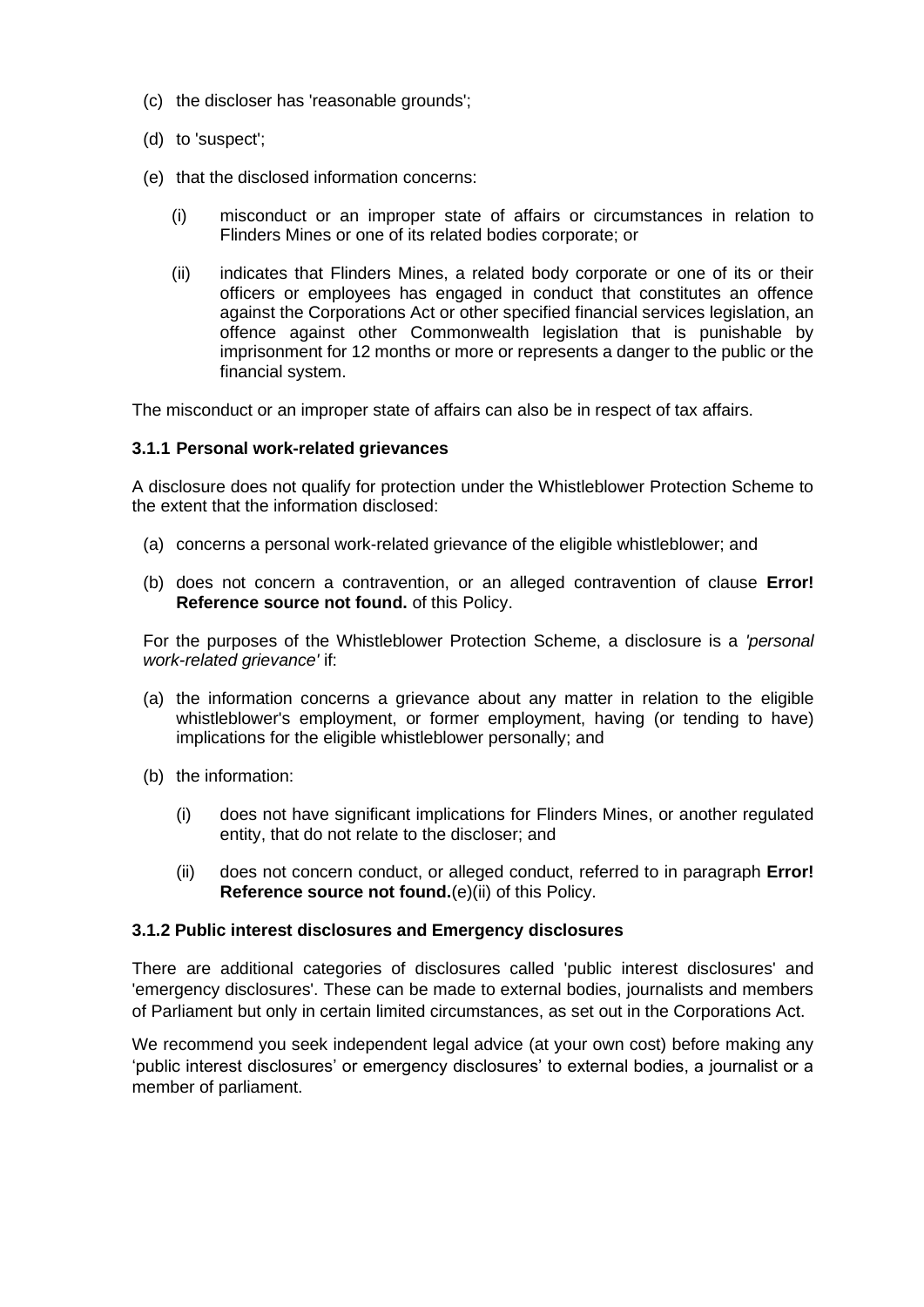# **3.2 Who is an 'eligible whistleblower'?**

The following persons are capable of being 'eligible whistleblowers':

- (a) any officer of Flinders Mines;
- (b) any employee of Flinders Mines; and
- (c) any person who supplied goods or services to Flinders Mines, its officers or its employees.

The concept of 'eligible whistleblowers' extends to any persons who previously held any of the above positions or functions. It also extends to family members of these persons.

#### **3.3 Who is an 'eligible recipient' within Flinders Mines**

An 'eligible recipient' will be:

- (a) the Chair of the Flinders Mines' Board of Directors; and
- (b) Flinders Mines' Company Secretary.

#### **4. Protections**

#### **4.1 Confidentiality**

Strict confidentiality obligations apply in respect of any disclosures that qualify for protection under the Whistleblower Protection Scheme.

Unless the eligible whistleblower consents, their identity or any information that may lead to the disclosure of their identity must not be disclosed by the recipient to any other person (subject to the exceptions set out below).

To avoid inadvertent breaches of confidentiality obligations under the Whistleblower Protection Scheme, eligible whistleblowers are encouraged to consent to their identity being disclosed (if they feel comfortable to do so). Being able to share an eligible whistleblower's identity will also assist in an efficient investigation of the matters that an eligible whistleblower discloses.

However:

- (a) Anonymous disclosures are still capable of being protected (though it may be difficult to investigate these disclosures effectively).
- (b) If a discloser does not consent to their identity being disclosed to any other persons, it will still be lawful to:
	- (i) disclose their identity to:
		- (A) ASIC, APRA, the AFP or the Commissioner of Taxation;
		- (B) a legal practitioner for the purposes of obtaining advice about the disclosure; or
		- (C) to a body prescribed by the regulations,
	- (ii) disclose information that may lead to the identification of the individual if this is reasonably necessary for the purpose of investigating the qualifying disclosure.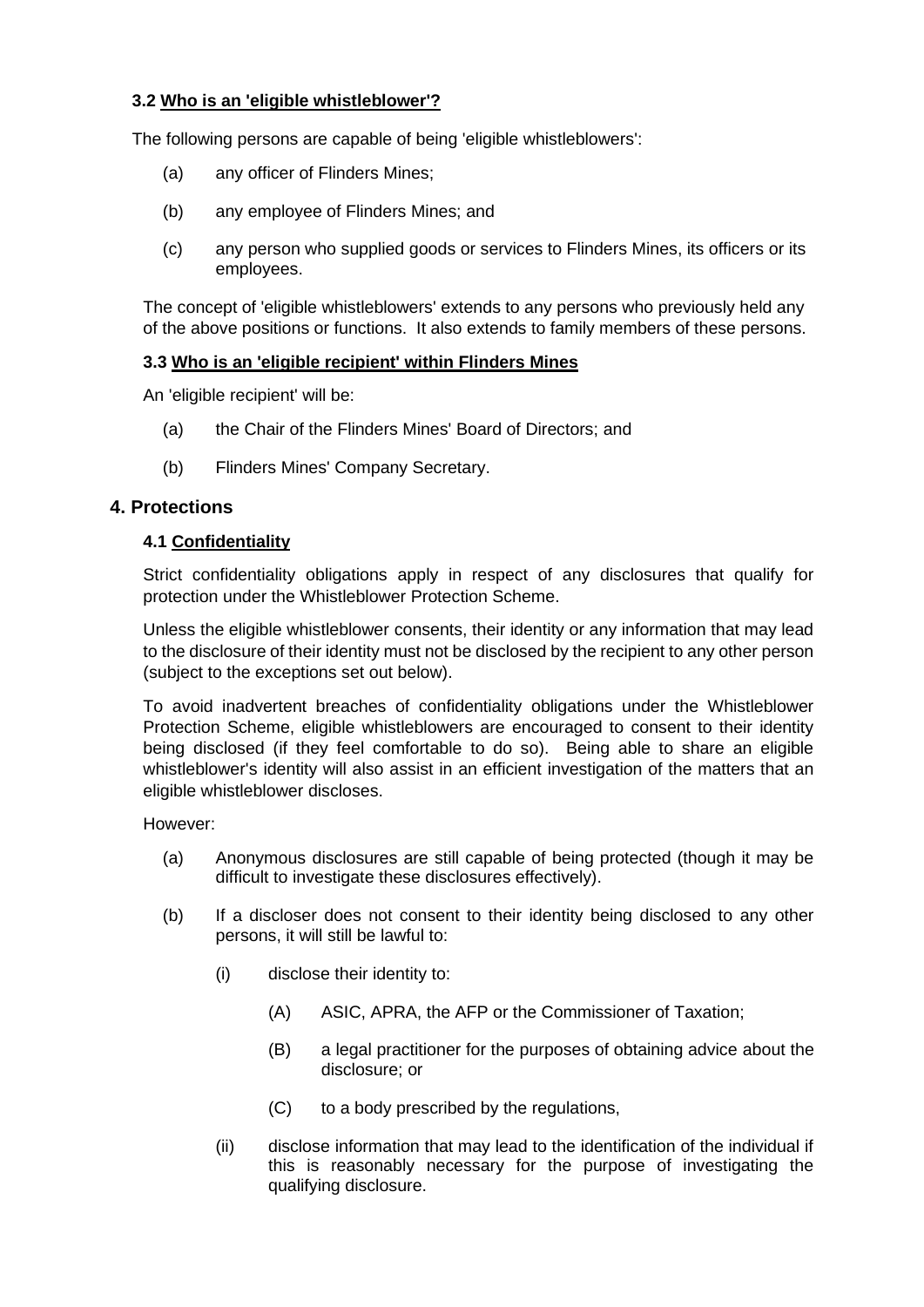## **4.2 Flinders Mines cannot pursue action against the discloser**

Flinders Mines will be prohibited from pursuing any civil, criminal, administrative or contractual action against an eligible whistleblower in relation to any protected disclosure that they make**.** 

### **4.3 Detriments and threats of detriment prohibited**

The Whistleblower Protection Scheme makes it unlawful for:

- (a) a person to engage in conduct against another person that causes or will cause a detriment:
	- (i) in circumstances where the person believes or suspects that the other person or a third person made, may have made, proposes to make or could make a qualifying disclosure; and
	- (ii) if the belief held by that person is the reason or part of the reason for their conduct.

Threats of detriments will also be unlawful if:

- (a) the person making the threat intended to cause fear that a detriment would be carried out or was reckless as to whether the person against who it was directed would fear the threatened detriment being carried out; and
- (b) the threat was made because the person makes or may make a qualifying disclosure.

The meaning of 'detriment' is very broad and includes:

- (a) dismissing an employee;
- (b) injuring an employee in their employment;
- (c) altering an employee's position or duties to their disadvantage;
- (d) discriminating between an employee and other employees;
- (e) harassing or intimidating a person;
- (f) harming or injuring a person;
- (g) damaging a person's property, reputation, business or financial position; and
- (h) any other damage to a person.

#### **4.4 Court orders**

Courts are given broad scope to make orders remedying a detriment or threatened detriment. These include to order injunctions, compensation orders (including against individual employees and their employers), reinstatements, exemplary damages, and the making of apologies. Civil and criminal sanctions also apply to breaches of the Whistleblower Protection Scheme.